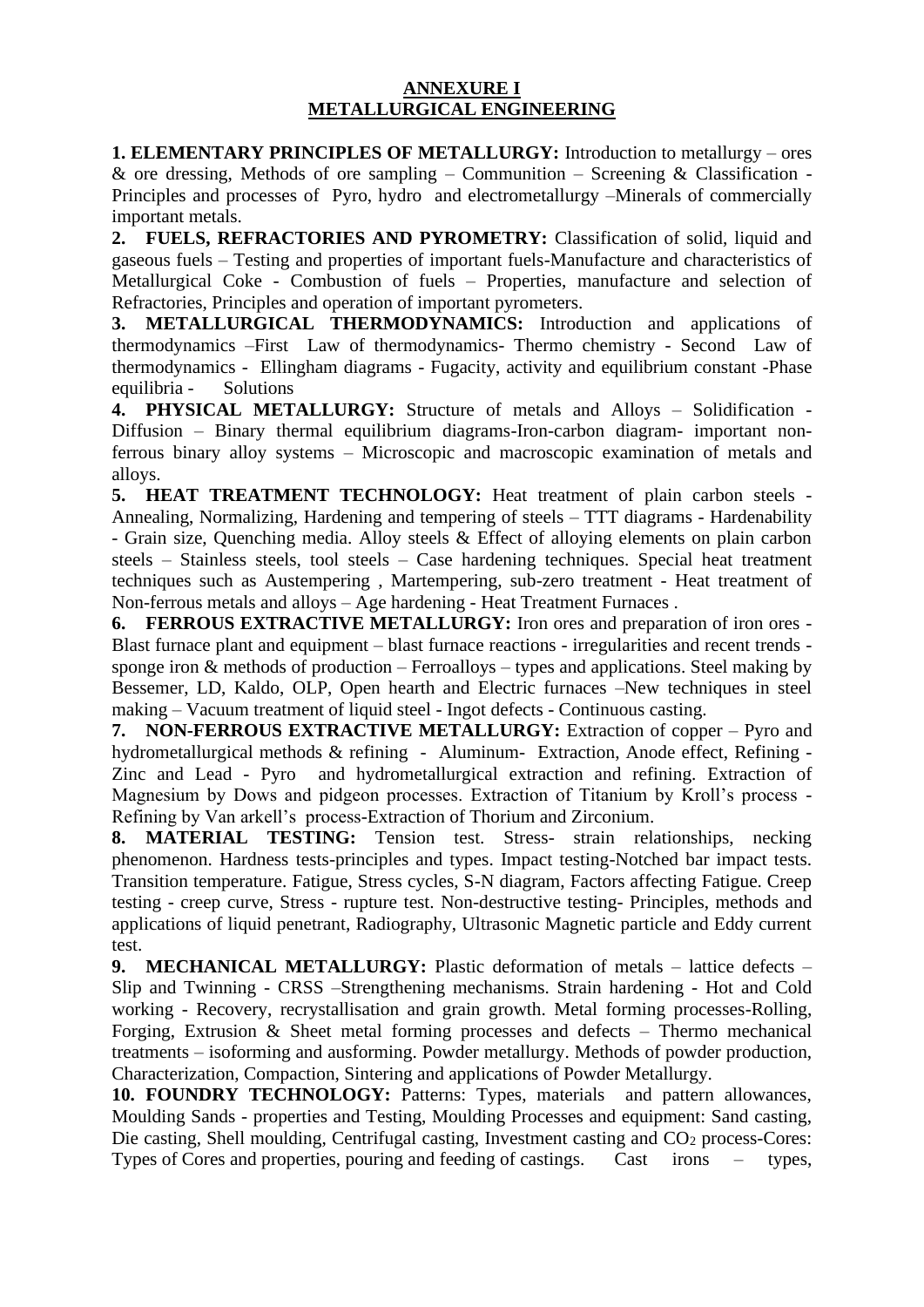Melting of Cast irons - Grey, S.G and Malleable iron. Aluminium, Copper and Steel Foundry practices. Defects in Castings. Cleaning & Salvage of Castings.

**11. WELDING TECHNOLOGY:** Basic concepts of Welding - Principles and processes of various welding techniques such as Oxy-acetylene, Shield Arc welding, Inert gas welding-TIG and MIG - Special welding processes- Plasma, resistance, electro slag, electron beam, thermit and Laser. Soldering and brazing– Weldability, factors affecting weldability – Heat affected Zone, Microstructure – Post weld treatments –Welding defects –Inspection and testing.

## **ANNEXURE II Number of question to be set Unit wise (Total 100)**

#### **METALLURGICAL ENGINEERING**

| <b>UNIT NO</b> | <b>TOPICS</b>                        | <b>MARKS</b> |
|----------------|--------------------------------------|--------------|
|                | <b>ELEMENTARY PRINCIPLES OF</b>      | 05           |
|                | <b>METALLURGY</b>                    |              |
| $_{\rm II}$    | <b>FUELS, REFRACTORIES AND</b>       | 06           |
|                | <b>PYROMETRY</b>                     |              |
| III            | METALLURGICAL THERMODYNAMICS         | 08           |
| <b>IV</b>      | PHYSICAL METALLURGY                  | 11           |
| V              | <b>HEAT TREATMENT TECHNOLOGY</b>     | 12           |
| VI             | <b>FERROUS EXTRACTIVE METALLURGY</b> | 12           |
| VII            | <b>NON-FERROUS EXTRACTIVE</b>        | 10           |
|                | <b>METALLURGY</b>                    |              |
| <b>VIII</b>    | <b>MATERIAL TESTING</b>              | 08           |
| IX             | <b>MECHANICAL METALLURGY</b>         | 10           |
| X              | <b>FOUNDRY TECHNOLOGY</b>            | 09           |
| XI             | <b>WELDING TECHNOLOGY</b>            | 09           |
|                | <b>Total</b>                         | 100          |

#### **ANNEXURE III**

# **MODEL QUESTIONS FOR METALLURGICAL ENGINEERING**

- 1. Rawmaterial for production of Aluminium is -------
	- 1)Bauxite
	- 2) Cryolite
	- 3) Alumina
	- 4) Gibbsite
- 2. No of slip systems in FCC structure
	- 1) 12
	- 2) 48
	- 3) 16
	- 4) 03
- 3. ASTM grain size is measured by ------formula
	- 1)  $N=2$ <sup>n-1</sup>  $2)$ n= $2^{N-1}$ 3)  $N=2^{n}-1$  $4)$ n= $2<sup>N</sup>$ -1